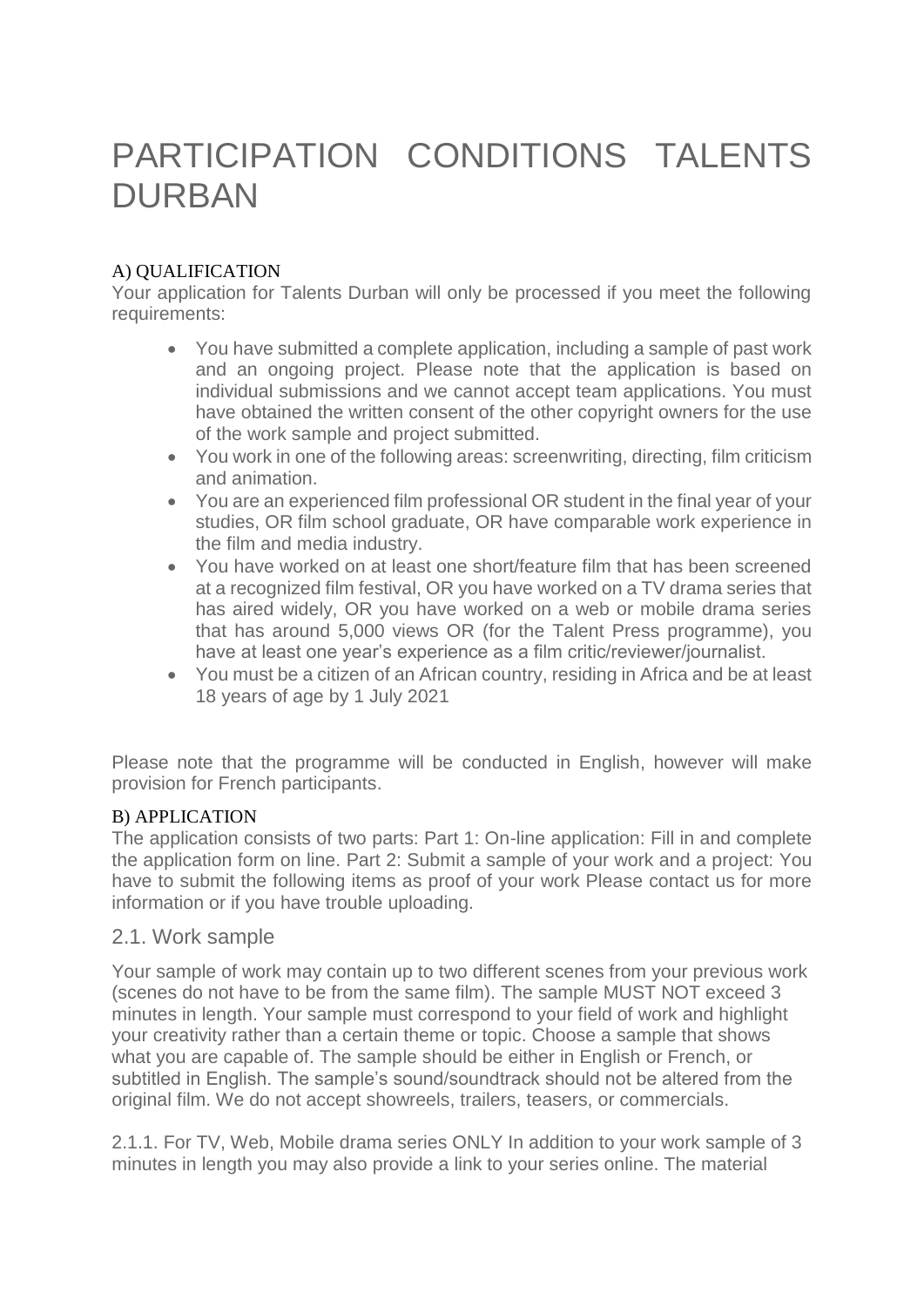should be in English or French if not, it must have English subtitles.

2.2. For screenwriters ONLY: You may either upload a video sample OR an excerpt from your screenplay or a screenplay for a short film. The MAXIMUM length is 5 pages. If you present an excerpt, you should include a synopsis of no longer than half a page. The accepted file format is PDF. We do NOT accept Final Draft or other types of files. Please don't forget to identify these with your name.

# 2.3. New Project in development

You will be asked to provide us with general information about the current ONGOING project that you would like to further develop with a mentor at Talents Durban. In addition, you have to upload detailed material (e.g. treatment) and excerpts from the work (e.g. dialogue scene) to exemplify your style and proof the general quality and relevance of your project. (For further details see the application form).

# Additional Uploads

You may also include visual material such as photographs, drawings, mood boards, animation samples, storyboards etc. in the uploaded PDF file. If you choose to provide visual material, please include a short description for each item. You may also add web links to a trailer or footage of max. 5 minutes in length. This video material should not be the same as provided for your general application.

# 2.4. For FILM CRITICS ONLY:

You may upload a PDF file (6 pages maximum) which consists of copies of 3 different articles that you have published in the last 2 years, including the date of publication, media in which it appeared, and circulation figures. If these articles are not in ENGLISH or FRENCH you should provide us with a translation for each article written by yourself as proof of your English or French writing skills.

# C) REGULATIONS FOR SUCCESSFUL APPLICANTS

Participant's film material or sample of work

- The participant hereby agrees that his/her photograph and data may be published on the website and in the Durban FilmMart dossier.
- The participant agrees that his/her film material, short film or other sample of work submitted to Talents Durban may be shown publicly at Talents Durban, and streamed on the website of Durban FilmMart or of related organisations and/or sponsors of the Durban FilmMart Institute.
- The participant agrees that his/her project presentation and sample of work submitted to Talents Durban may be shown publicly at Talents Durban and Durban FilmMart, and streamed on the website of Talents Durban and Durban FilmMart or of related organizations and/or partners of Talents Durban.
- The participant agrees that his/her submitted project description and sample of work may be published by Talents Durban or the Durban FilmMart Institute in full length or as an excerpt in print or television or any other multimedia format for promotional purposes of Talents Durban or the Durban FilmMart Institute.
- The participant declares that he/she owns the copyright for the project and the sample of work submitted, according to the relevant national and international regulations. He/She guarantees that no rights of third parties are violated by the